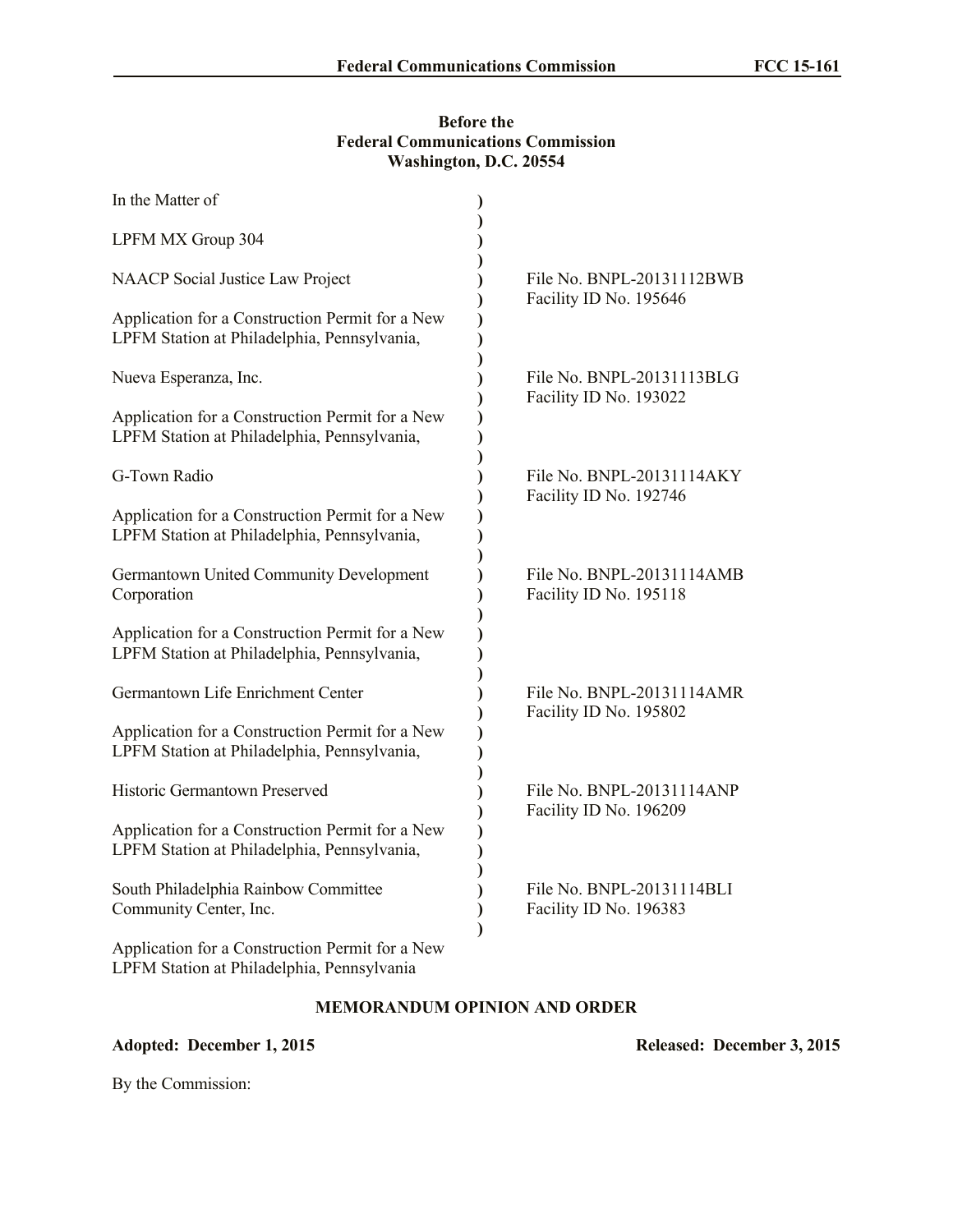1. We have before us the Application for Review ("AFR")<sup>1</sup> filed by Nueva Esperanza, Inc. ("NEI"), seeking Commission review of a Media Bureau decision<sup>2</sup> that denied reconsideration and affirmed the grant of the applications filed by G-Town Radio, Germantown United Community Development Corporation, Germantown Life Enrichment Center (collectively, "Germantown Applicants"), and South Philadelphia Rainbow Committee Community Center, Inc. (collectively, "Time-Share Applicants"), for construction permits for new LPFM stations serving Philadelphia, Pennsylvania, and the dismissal of the applications filed by NEI, NAACP Social Justice Law Project, and Historic Germantown Preserved, also for construction permits for a new LPFM station at Philadelphia, Pennsylvania. These seven applications were mutually exclusive, identified as LPFM MX Group 304,<sup>3</sup> and were tentatively selected to receive a construction permit on a time-share basis.<sup>4</sup> Pursuant to the Commission's Rules ("Rules"), the Time-Share Applicants filed a time-share agreement in which they aggregated their comparative points to break the seven-way tie in LPFM MX Group 304 in their favor.<sup>5</sup>

2. The AFR raises the same argument that the Bureau rejected in the *Staff Decision* and the *Reconsideration Decision*: that the Germantown Applicants were prohibited from agreeing to aggregate their comparative points at the time that they filed their applications, but were instead required to wait until after the Commission issued the *September Public Notice* which declared those applicants tied under the Commission's LPFM point system. 6 NEI again cites to a blog entry on the Commission's website in support of this argument.<sup>7</sup> The *Staff Decision* and *Reconsideration* decision held that NEI misinterpreted the LPFM Blog Post and that pre-filing aggregating agreements were in fact not prohibited by the Rules. 8

3. We deny the AFR for the reasons stated in the *Staff Decision* and the *Reconsideration Decision*. Neither the Rules nor the LPFM Blog Post prevented the Germantown Applicants from agreeing to aggregate their comparative points prior to filing their applications.<sup>9</sup> Moreover, as the Bureau noted, the LPFM Blog Post is informal staff advice and not authoritative. Accordingly, we deny the  $AFR$ <sup>10</sup>

<sup>3</sup> *Media Bureau Identifies Mutually Exclusive Applications Filed in the LPFM Window and Announces 60-Day Settlement Period; CDBS Is Now Accepting Form 318 Amendments*, Public Notice, 28 FCC Rcd 16713 (MB 2013).

<sup>4</sup> *Commission Identifies Tentative Selectees in 111 Groups of Mutually Exclusive Applications Filed in the LPFM Window; Announces a 30-Day Petition to Deny Period and a 90-Day Period to File Voluntary Time-Share Proposals and Major Change Amendments*, Public Notice, 29 FCC Rcd 10847 (2014) ("*September Public Notice*").

 $5$  47 C.F.R. § 73.872(c).

 $<sup>6</sup>$  AFR at 6-7.</sup>

l

<sup>7</sup> Bill Lake, *The Low Power FM Application Windows is Fast Approaching*, Official FCC Blog, Sept. 19, 2013, 15:58 EST, http://www.fcc.gov/blog/low-power-fm-application-window-fast-approaching ("LPFM Blog Post").

8 *Staff Decision* at 4-5; *Reconsideration Decision* at 4-5. The *Staff Decision* and the *Reconsideration Decision* further held that the LPFM Blog Post is not authoritative because it is informal staff advice. *See Staff Decision at* 4 n.21; *Reconsideration Decision* at 4 n.16.

(continued….)

<sup>&</sup>lt;sup>1</sup> The AFR was filed on August 17, 2015. The Germantown Applicants filed an Opposition on August 31, 2015. A Reply was filed by NEI on September 14, 2015.

<sup>2</sup> *LPFM MX Group 304*, Letter, Ref 1800B3-IB (MB July 16, 2015) ("*Reconsideration Decision*") (denying Petition for Reconsideration filed by NEI); Letter, Ref 1800B3-ATS (MB Jan. 15, 2015) ("*Staff Decision*") (denying Petition to Deny filed by NEI).

<sup>9</sup> *Compare* Section 1.2105(c) of the Rules, 47 C.F.R. § 1.2105(c), which prohibits certain collusive communications between auction bidders, which was adopted by notice and comment rulemaking. *See Implementation of Section 309(j) of the Communications Act-Competitive Bidding,* Second Report and Order, 9 FCC Rcd 2348 (1994) ¶¶ 221- 226.

 $10$  NEI also argues that "in deciding that there was no policy that prohibited pre-application agreements to aggregate points and share time, the Bureau answered a question of law or policy that had not previously been resolved by the